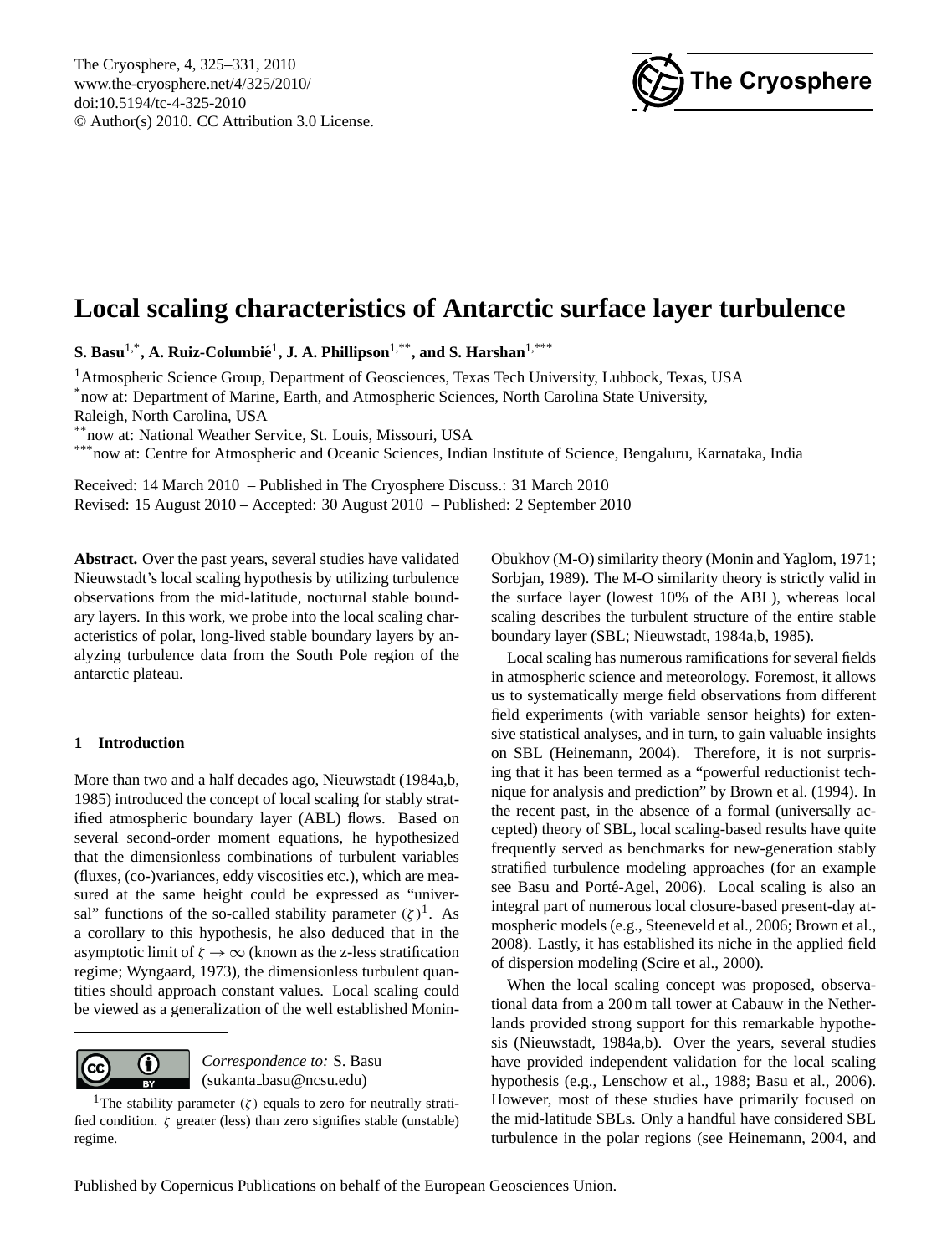the references therein). The present study intends to shed more light on the local scaling characteristics of polar SBLs by performing rigorous statistical analyses of turbulence data from the South Pole region of the antarctic plateau.

The structure of this paper is as follows. In the following section, we briefly delineate the distinctive features of polar SBLs with respect to mid-latitude nocturnal SBLs. In Sect. 3, we provide the general characteristics of the South Pole region. Our data processing and quality control procedures are described in Sect. 4. Comprehensive results are given in Sect. 5. Section 6 concludes this paper. In order to enhance the readability of this paper, a glossary of symbols is presented in Appendix A.

#### **2 A brief comparison of polar and mid-latitude SBLs**

In many aspects, SBLs over the polar regions differ significantly from their mid-latitude counterparts [\(King,](#page-6-11) [1993\)](#page-6-11). For example, in the mid-latitude, surface inversions over land predominantly form during the nighttime hours. In contrast, due to the mere shortage of insolation (and high surface albedo), the surface inversions over the polar regions are of long-lived (aka persistent) nature. Based on ten years of temperature data at the South Pole, [Hudson and Brandt](#page-6-12) [\(2005\)](#page-6-12) found that the lapse conditions within a near-surface layer (2–22 m) were observed only 26% and 8% of the time during austral summer and winter, respectively. They also reported that throughout these years no signatures of diurnal cycles were found at the South Pole.

Over the mid-latitude, near-neutral residual layers (remnants of the previous day's mixed layer) typically form overlying the nighttime SBLs. Due to the dearth of lapse conditions and diurnal cycles, such layers are rarely present over the polar regions. As a result, quite frequently, the polar SBLs become directly coupled with the free atmosphere. This means that, in comparison to the mid-latitude SBL turbulence, the polar SBL turbulence gets significantly influenced by the gravity wave activities aloft [\(Zilitinkevich and](#page-6-13) [Calanca,](#page-6-13) [2000;](#page-6-13) [Zilitinkevich,](#page-6-14) [2002;](#page-6-14) [Sodemann,](#page-6-15) [2002\)](#page-6-15).

In spite of these physical differences, the local scaling properties of SBLs over an antarctic ice shelf [\(King,](#page-6-16) [1990\)](#page-6-16) and the Greenland ice sheet [\(Heinemann,](#page-6-6) [2004\)](#page-6-6) were found to be in good agreement with corresponding mid-latitude values. [King](#page-6-16) [\(1990\)](#page-6-16) reported that the mean value of normalized vertical variance at 5 m was approximately  $1.42 \pm 0.01$ . At 17 m and 32 m, the corresponding values were  $1.57 \pm 0.01$ and  $1.55 \pm 0.01$ . These numbers were within the range of reported mid-latitude values. Other statistics (e.g., correlation coefficients) documented by [King](#page-6-16) [\(1990\)](#page-6-16) were also in the vicinity of the corresponding mid-latitude values. [Heine](#page-6-6)[mann](#page-6-6) [\(2004\)](#page-6-6) drew similar inferences. He found that the local scaling hypothesis was valid even for strong katabatic wind conditions.

In this paper, we further assess the universality of the local scaling concept by analyzing data from the deep interior part of the antarctic continent, which is climatologically quite different from the coastal ice shelves.

## **3 Site characteristics**

The South Pole region of the antarctic plateau provides an excellent site for the SBL research. The terrain has a gentle slope of  $\sim 0.001$  m/m, which virtually eliminates the influence of strong topographical forcings on the boundary layer evolutions. Furthermore, this region is devoid of several complicated atmospheric processes (e.g., hydraulic jump, barrier winds, flow splitting), which are omnipresent in some other parts of the antarctic continent. The predominant plateau "high" provides cold dry conditions throughout the year [\(King and Turner,](#page-6-17) [1997;](#page-6-17) [Turner and Pendlebury,](#page-6-18) [2004\)](#page-6-18). Some other notable site characteristics are: mostly clear skies, strong surface inversion, infrequent formation of precipitation, light  $(< 5 \text{ ms}^{-1})$  northeast winds, and an average annual temperature of −49.4 ◦C [\(King and Turner,](#page-6-17) [1997;](#page-6-17) [Turner and Pendlebury,](#page-6-18) [2004\)](#page-6-18).

#### **4 Description of data**

One of the challenging tasks anyone faces when venturing out to do research on antarctic boundary layer turbulence is to find high-resolution datasets. We are fortunate to have access to an extensive public-domain archive of such data collected during the Investigation of Sulfur Chemistry in the Antarctic Troposphere (ISCAT) project. The ISCAT 2000 field campaign took place over the time period of 15 November to 31 December in the year 2000 at the South Pole [\(Davis et al.,](#page-6-19) [2004\)](#page-6-19). A 22 m instrumented meteorological tower located near the Atmospheric Research Observatory at the South Pole was used during this field campaign to measure eddy-covariance heat and momentum fluxes, as well as temperature gradients [\(Davis et al.,](#page-6-19) [2004;](#page-6-19) [Oncley et al.,](#page-6-20) [2004\)](#page-6-20). In this work, we primarily use high-frequency (sampling rate of  $20$  $20$  Hz) velocity and temperature<sup>2</sup> data from two sonic anemometers (ATI K-probes) mounted on the tower at heights of 3.1 m and 7 m above the snow surface.

[Davis et al.](#page-6-19) [\(2004\)](#page-6-19) provided detailed information on the synoptic scale meteorological conditions during ISCAT 2000 and this information will not be repeated here for brevity. From a micrometeorological perspective, it is important to point out that, during the early part of the ISCAT 2000 campaign, the surface layer flow condition was always stably stratified and the wind was coming from the clean-air sector (wind direction of 0–100◦ ). After 12 December, both stable

<span id="page-1-0"></span><sup>2</sup>Sonic anemometers measure acoustic virtual temperature  $(t_c)$  which is related to air temperature (T) as follows:  $t_c =$  $T(1+0.51q)$ . Here q is specific humidity in g kg<sup>-1</sup>.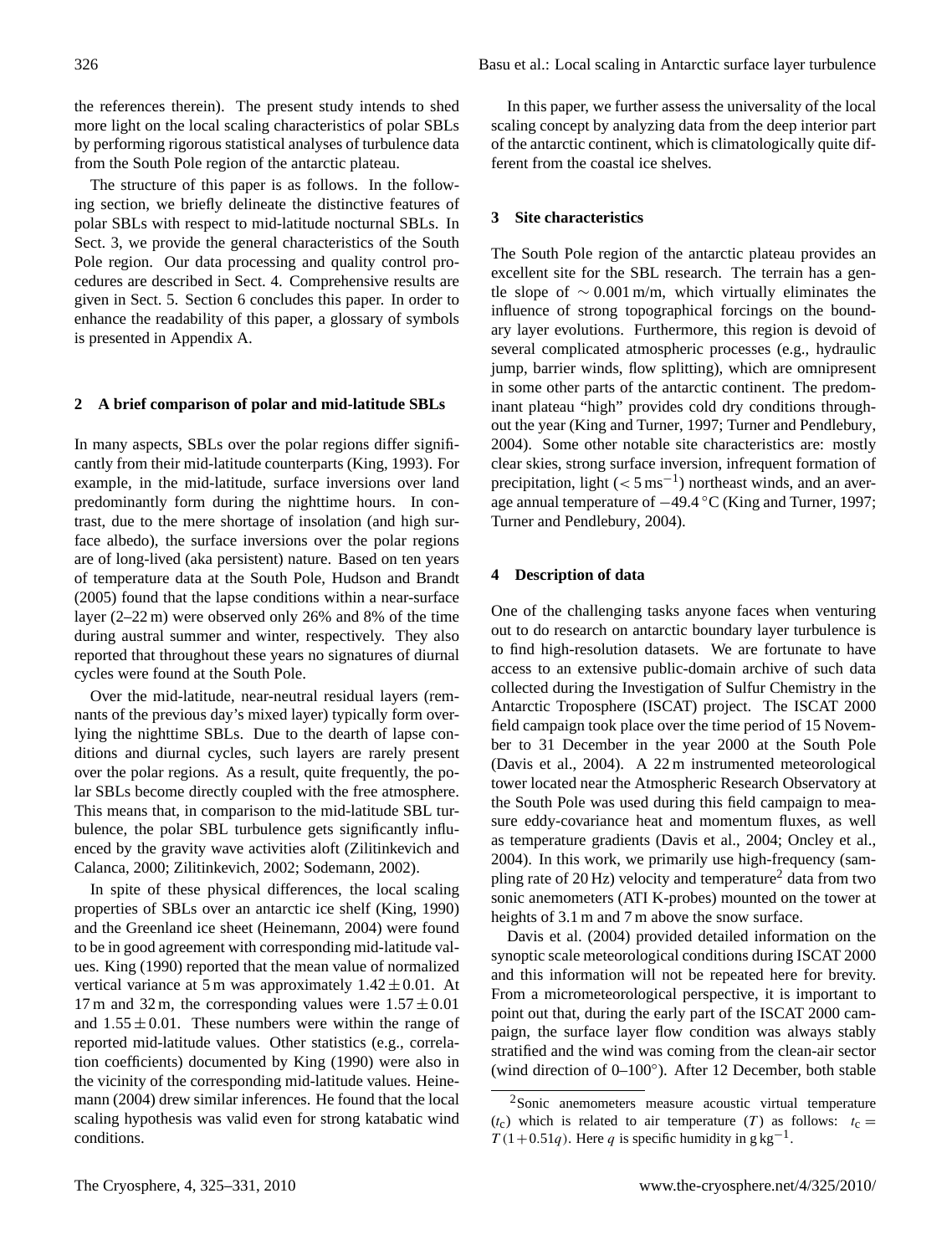

<span id="page-2-0"></span>**Fig. 1.** Time-series (left panel) and diurnal cycle (right panel) of potential (sonic) temperature observed during the ISCAT 2000 field campaign.

and unstable conditions were observed in conjunction with large fluctuations of wind direction [\(Oncley et al.,](#page-6-20) [2004\)](#page-6-20). However, it is quite evident from Fig. [1](#page-2-0) that throughout the duration of the campaign a surface inversion prevailed. No sign of diurnal cycle can be seen. In other words, the ISCAT 2000 archive, even though representative of the austral summer, (likely) contains a substantial amount of long-lived SBL turbulence data.

Rigorous validation of ABL similarity theories (including local scaling) require turbulence measurements which are of pristine quality. Given that the ISCAT 2000 data were collected in the harsh environment of the South Pole, a significant portion of the present work was devoted to stringent quality control and preprocessing of the data. In this regard, we closely followed the suggestions of [Vickers and Mahrt](#page-6-21) [\(1997\)](#page-6-21), [Mahrt](#page-6-22) [\(1998\)](#page-6-22), and [Basu et al.](#page-5-2) [\(2006\)](#page-5-2). Specifically, we follow these steps (see flow chart in Fig. [2\)](#page-2-1):

1. We divided the entire ISCAT 2000 dataset into individual runs of 30 min durations. At the outset we had a total of 1559 runs from the 3.1 m sonic anemometer and the same number of runs from the 7 m sonic anemometer. Each run consisted of four time-series: three compo-



<span id="page-2-1"></span>**Fig. 2.** Flow chart of the quality control and preprocessing steps.

nents of velocity  $(u, v, \text{ and } w)$  and sonic temperature  $(t_c)$ . We would like to emphasize that all the four timeseries were needed to compute the stability parameter  $(\zeta)$ . So, if our quality control and preprocessing steps (elaborated below) detected any problem with one timeseries, the entire corresponding run was discarded.

- 2. We discarded runs if they contained more than 1% of missing data.
- 3. [Oncley et al.](#page-6-20) [\(2004\)](#page-6-20) found spurious spikes in the 7 m sonic anemometer time-series. These spikes were likely the manifestations of electronic interference. For despiking all the time-series data (including the data from the 3.1 m sonic anemometer), we utilized the algorithm by [Vickers and Mahrt](#page-6-21) [\(1997\)](#page-6-21). Since this algorithm involves computing localized standard deviations, it is susceptible to any low-frequency components (e.g., mesoscale motions) present in the time-series. So, we removed any mesoscale component from each timeseries (see Step (5) below for further details) prior to the application of the despiking algorithm. Upon completion of the despiking procedure, the mesoscale component was added back to the time-series. A run was discarded if the total number of spikes detected and removed exceeded 1% of the total data points in that timeseries.
- 4. It is well-known in the boundary-layer meteorology literature that small tilts in the sonic anemometer orientation (with respect to true vertical direction) can cause significant biases in the flux estimations. So, in this study, we performed tilt-corrections of the sonic anemometer data using the "planar-fit" method proposed by [Wilczak et al.](#page-6-23) [\(2001\)](#page-6-23). From every day's collective runs (if there is no missing run, for each sonic anemometer there are 48 runs of 30 min durations in that day) one set of tilt angles were computed. We also performed yaw rotation following [Wilczak et al.](#page-6-23) [\(2001\)](#page-6-23) (specifically their Eqs. 45 and 46).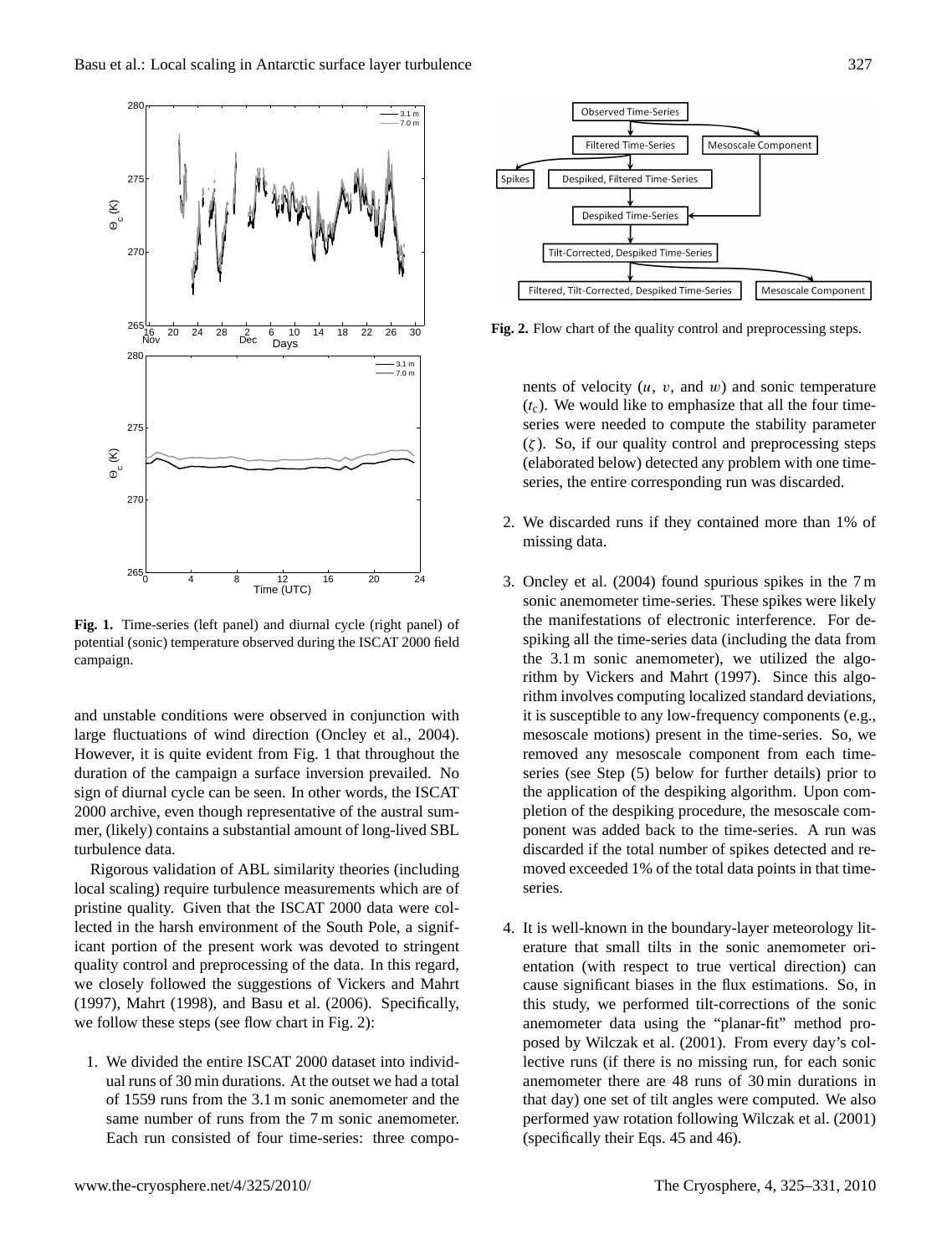<span id="page-3-1"></span>Criterion 3.1 m 7 m Missing data 196 201 Spike 12 113<br>Skewness 17 17 Skewness 17 17<br>Kurtosis 14 56 Kurtosis 44 Nonstationarity 238 260  $\zeta \le 0 \,\text{m}$  345 329  $\Theta_c^7 - \Theta_c^{3.1} \le 0 \text{ K}$  34 34  $M < 1 \text{ m s}^{-1}$  63 52  $u_{*L} < 0.01 \text{ m s}^{-1}$  3 6<br>  $| \langle w' \theta'_{2} \rangle_{I} | < 0.001 \text{ K m s}^{-1}$  146 12  $|\langle w'\theta'_{c}\rangle_{L}| \leq 0.001 \text{ K m s}^{-1}$  146 122

**Table 1.** Number of runs discarded by quality control and other criteria.

- 5. Mesoscale motions do not obey similarity theory and should be removed from the turbulent fluctuations when studying similarity relationships [\(Vickers and Mahrt,](#page-6-24) [2003\)](#page-6-24). Following [Basu et al.](#page-5-2) [\(2006\)](#page-5-2), we partitioned turbulent-mesoscale motions (similar to high-pass filtering) using discrete wavelet transform (Symmlet-8 wavelet) with a gap-scale of 100 s (see Fig. 1 of [Basu et al.,](#page-5-2) [2006,](#page-5-2) for an illustration).
- 6. After all these steps, we arrived at a set of runs which were despiked, tilt-corrected, and filtered. Next, these runs were tested to detect possible instrument problems. Following [Vickers and Mahrt](#page-6-21) [\(1997\)](#page-6-21), the skewness and kurtosis values of each time-series were calculated. If for any time-series, the skewness was outside the range of  $(-2,2)$  or the kurtosis was outside the range of  $(1,8)$ , the corresponding run was discarded.
- 7. To check for nonstationarities, we subdivided each time-series in six equal intervals and computed the standard deviation of each sub-series ( $\sigma_i$ ,  $i = 1:6$ ). If  $\max(\sigma_i)/\min(\sigma_i) > 2$ , the time-series, and in turn, the corresponding run was discarded.
- 8. The runs were further restricted to satisfy the following constraints:
	- $-\zeta > 0$  (to account for stably stratified conditions only);
	- $-\Theta_c^7 \Theta_c^{3.1} > 0$  (to consider inversion conditions only);
	- $M \ge 1 \text{ m s}^{-1}$  (to evade very weak wind conditions);
	- $u \cdot L \ge 0.01 \text{ m s}^{-1} \text{ and } | \langle w' \theta'_c \rangle_L | \ge 0.001 \text{ K m s}^{-1}$ (to avoid uncertain flux measurement conditions);

Here,  $\zeta$ ,  $\Theta_c^7$ ,  $\Theta_c^3$ ,  $M$ ,  $u_{*L}$  and  $\langle w' \theta_c' \rangle_L$  signify stability parameter, mean potential (sonic) temperature<sup>[3](#page-3-0)</sup> at 7 m,

**Table 2.** Summary statistics of normalized flux differences.

<span id="page-3-2"></span>

| Normalized flux                       | 50th       | 75th       | 90th       |  |
|---------------------------------------|------------|------------|------------|--|
| differences                           | percentile | percentile | percentile |  |
| $\delta_{u^2_*}$                      | 10.5%      | 17.5%      | 25.3%      |  |
| $\delta_{\langle w'\theta'_a\rangle}$ | 13.6%      | 21.9%      | 32.8%      |  |

mean potential (sonic) temperature at 3.1 m, mean horizontal wind speed, friction velocity, and sensible heat flux, respectively. Throughout this paper, the subscript  $\mu$ " on the turbulence quantities are used to specify evaluation using local turbulence quantities. The angular brackets denote averaging over 30 min period.

- 9. In Table [1,](#page-3-1) we summarized the number of runs discarded by the aforementioned quality control steps and constraints. Please note that some of the runs were rejected by more than one criterion. In the end, we were left with 776 and 754 reliable runs for the 3.1 m and 7 m sonic anemometers, respectively. Finally, we visually inspected these runs to make sure that other possible errors (e.g., drop outs, discontinuities) were not present. In Sect. 5, we used these runs for testing the local scaling hypothesis.
- 10. Since the sonic anemometers were located fairly close to the ground, we wanted to make certain that we were indeed going to test the local scaling hypothesis and not the M-O similarity theory. Given that the M-O similarity theory is based on the assumption of negligible (much less than 10%) vertical flux divergence, we simply needed to demonstrate that significant vertical flux divergences were present in the ISCAT 2000 dataset. So, we calculated the normalized flux differences  $(\delta)$ from measurements at 3.1 m and 7 m, as follows:

$$
\delta_{u_{*}^{2}} = \left| \frac{(u_{*}^{2})_{7.0 \text{ m}} - (u_{*}^{2})_{3.1 \text{ m}}}{(u_{*}^{2})_{3.1 \text{ m}}} \right| \cdot 100 \tag{1}
$$

$$
\delta_{\langle w'\theta'_{c}\rangle} = \left| \frac{\langle w'\theta'_{c}\rangle_{7.0 \text{ m}} - \langle w'\theta'_{c}\rangle_{3.1 \text{ m}}}{\langle w'\theta'_{c}\rangle_{3.1 \text{ m}}} \right| \cdot 100 \tag{2}
$$

We had a total of 689 runs for which both the 3.1 m and 7 m sonic anemometer data were available. In Table [2,](#page-3-2) we reported the summary statistics of  $\delta_{u^2_*}$  and  $\delta_{\langle w' \theta'_{c} \rangle}$ . Clearly, the  $\delta$  values were significantly larger than 10% for more than 50% of the runs. Therefore, we concluded that the ISCAT 2000 dataset was appropriate for testing the local scaling hypothesis.

<span id="page-3-0"></span><sup>&</sup>lt;sup>3</sup>A constant surface pressure of 690 hPa was used to calculate potential (sonic) temperature from (sonic) temperature.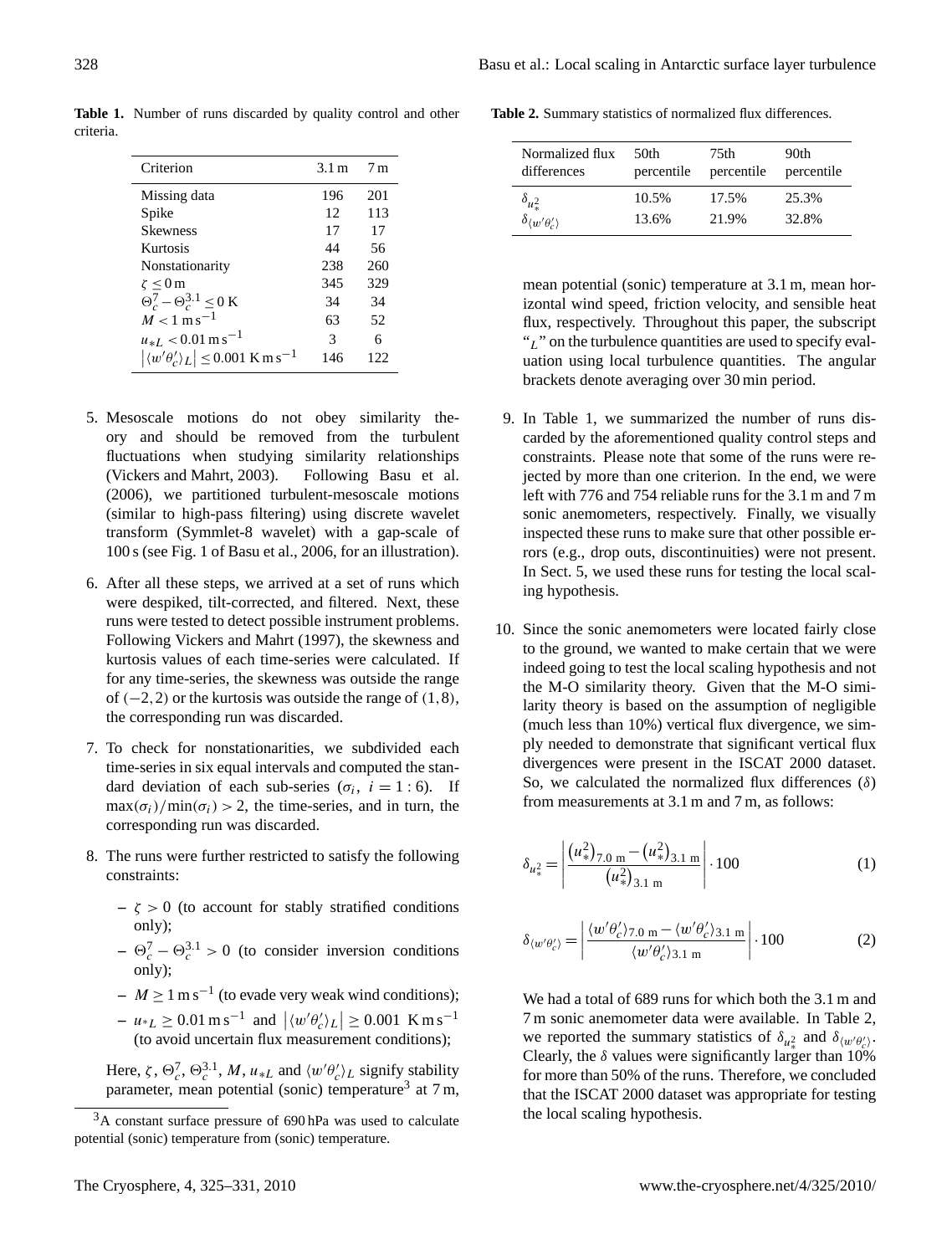

**Fig. 3.** The panels from left to right represent normalized variances  $\sigma_u/u_{*L}$ ,  $\sigma_v/u_{*L}$ ,  $\sigma_w/u_{*L}$ , and  $\sigma_{\theta_c}/\theta_{*L}$ , respectively. The upper and lower panels correspond to the 3.1 m and the 7 m sonic anemometers, respectively. All the panels have identical abscissa and ordinate limits.



**Fig. 4.** The panels from left to right represent correlation coefficients  $r_{uw}$ ,  $r_{u\theta}$ , and  $r_{w\theta}$ , respectively; where  $r_{uw} = \frac{\langle u'w' \rangle}{\sigma_u \sigma_w}$  $\frac{\sqrt{u} w}{\sigma_u \sigma_w}$ ,  $r_{u\theta} = \frac{\langle u' \theta'_{c} \rangle}{\sigma_{u}\sigma_{\theta_{c}}}$  $\frac{\langle u'\theta'_{c}\rangle}{\sigma_{u}\sigma_{\theta_{c}}},$  and  $r_{w\theta} = \frac{\langle w'\theta'_{c}\rangle}{\sigma_{w}\sigma_{\theta_{c}}}$  $\frac{\partial w}{\partial w \partial \theta_c}$ . The upper and lower panels correspond to the 3.1 m and the 7 m sonic anemometers, respectively. All the panels have identical abscissa and ordinate limits.

## **5 Results**

In Figs. 3 to 5, we plotted various normalized turbulence statistics as a function of local stabilities ( $\zeta = z/\Lambda$ ), where z is the sensor height.  $\Lambda$  is the local Obukhov length defined as:  $\Lambda = -\frac{\Theta_c u_{sL}^3}{\kappa g \langle w' \theta_c' \rangle_L}$ , where  $\kappa$  and g are the von Karman constant, and gravitational acceleration, respectively. We di-



**Fig. 5.** The panels from left to right represent third-order moments  $\phi_{\theta\theta\theta}$ ,  $\phi_{w\theta\theta}$ , and  $\phi_{ww\theta}$ , respectively; where  $\phi_{\theta\theta\theta} = \frac{\langle \theta_c^{(3)} \rangle}{\beta^3}$  $\frac{\theta_c - \mu}{\theta_{*L}^3},$  $\phi_{w\theta\theta} = \frac{\langle w' \theta_c'^2 \rangle}{u \cdot \theta^2}$  $rac{\langle w' \theta_c^2 \rangle}{\langle u_{*L} \theta_{*L}^2}$ , and  $\phi_{ww\theta} = \frac{\langle w'^2 \theta_c' \rangle}{u_{*L}^2 \theta_{*L}^2}$  $\frac{\sqrt{\omega} \nu_{c}}{u_{*L}^2 \theta_{*L}}$ . The upper and lower panels correspond to the  $3.1 \text{ m}$  and the  $7 \text{ m}$  sonic anemometers, respectively. All the panels have identical abscissa and ordinate limits.

vided the entire range of stabilities into 25 bins of equal samples (e.g., ∼ 30 data points for sonic anemometer at 7 m). For every normalized turbulence statistics (e.g.,  $\sigma_u/u_{*L}$ ), we calculated 25th, 50th, and 75th percentiles from the samples of each bin. The 50th percentile (median) is represented as a solid line in all the figures. On the other hand, the 25th and 75th percentiles are depicted as dashed lines.

In Table [3,](#page-5-3) we further report the median values of some of the turbulence statistics corresponding to the highest stability bin. Loosely speaking, these median values could be considered as the asymptotic z-less values. For comparison, we also added the results from Basu and Porté-Agel [\(2006\)](#page-5-1), [Nieuwstadt](#page-6-1) [\(1984b,](#page-6-1) [1985\)](#page-6-2), and [Heinemann](#page-6-6) [\(2004\)](#page-6-6).

Based on Figs. 3 to 5 and Table [3,](#page-5-3) we summarize:

- **–** All the turbulence statistics from the ISCAT 2000 field campaign portray local scaling and z-less stratification. Most of the statistics actually remain (almost) constant for the entire stability range considered. In contrast to most of the previous studies (e.g., [King,](#page-6-16) [1990\)](#page-6-16), all the figures in this paper show very little scatter. This contrast is primarily due to the removal of the mesoscale motions.
- **–** All the turbulence statistics seem to portray sensor height-independence, with the possible exception of  $r_{\mu\theta}$ .
- **–** All the z-less values of turbulence statistics from the present study are in close agreement with the published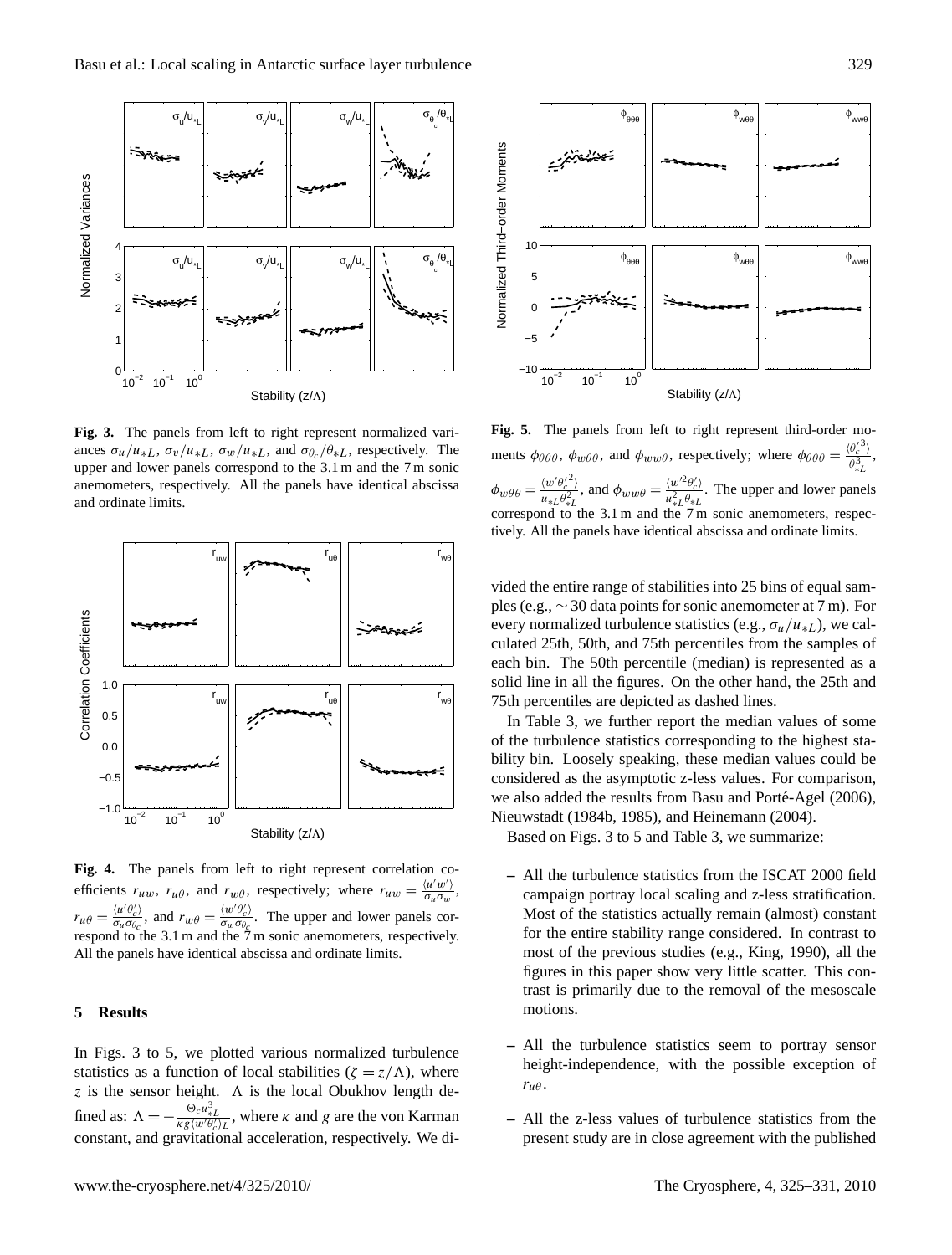<span id="page-5-3"></span>

| Turbulence                    |                  | ISCAT 2000     | Basu and Porté-Agel (2006) |              | Nieuwstadt  | Heinemann     |                       |
|-------------------------------|------------------|----------------|----------------------------|--------------|-------------|---------------|-----------------------|
| statistics                    | 3.1 <sub>m</sub> | 7 <sub>m</sub> | Field                      | Wind-tunnel  | Large-eddy  | (1984b, 1985) | (2004)                |
|                               |                  |                | observations               | measurements | simulations |               |                       |
| $\sigma_{\mu}/u_{*L}$         | 2.2              | 2.2            | 2.7                        | 2.5          | 2.3         | 2.0           |                       |
| $\sigma_v/u_{*L}$             | 1.9              | 1.9            | 2.1                        |              | 1.7         | 1.7           |                       |
| $\sigma_w/u_{*L}$             | 1.4              | 1.4            | 1.6                        | 1.5          | 1.4         | 1.4           | $1.2 \text{ to } 1.6$ |
| $\sigma_{\theta}/\theta_{*L}$ | 1.8              | 1.7            | 2.4                        | 2.7          | 2.4         | 3.0           | 4.5 to 7.3            |
| $r_{uw}$                      | $-0.32$          | $-0.27$        | $-0.21$                    | $-0.28$      | $-0.32$     |               | $-0.15$ to $-0.30$    |
| $r_{\mu\theta}$               | 0.54             | 0.50           | 0.51                       | 0.55         | 0.56        |               |                       |
| $r_{w\theta}$                 | $-0.38$          | $-0.39$        | $-0.27$                    | $-0.24$      | $-0.30$     | $-0.24$       | $-0.10$ to $-0.20$    |

**Table 3.** The z-less values of turbulence statistics.

results, with the possible exception of  $\sigma_{\theta_c}/\theta_{*L}$  and  $r_{w\theta}$ . Please note that  $\theta_{*L}$  is defined as:  $\theta_{*L} = -\frac{\langle w' \theta'_{c} \rangle_L}{u_{*L}}$  $\frac{U_{c/L}}{u_{*L}}$ .

- **–** Temperature related statistics (e.g.,  $\sigma_{\theta}/\theta_{*L}$ ) show some scatters in the near-neutral regime ( $\Lambda \rightarrow 0$ ). This is to be expected since the temperature fluctuations are very small in the near-neutral regime, and thus the estimated statistics are not very reliable.
- **–** Similar to [Dias et al.](#page-6-25) [\(1995\)](#page-6-25) and [Basu and Porte-Agel](#page-5-1) ´ [\(2006\)](#page-5-1), the nondimensionalized third-order moments obey local scaling and essentially remain constant (∼ 0) for the entire stability range considered.

## **6 Conclusions**

In this study, we performed rigorous statistical analyses of field observations from the South Pole region of the antarctic plateau to understand the local scaling characteristics of long-lived polar stable boundary layers. We found that the analyzed data strongly support Nieuwstadt's local scaling hypothesis. Based on other published work and the present study, it is reasonable to claim that this remarkable hypothesis is very robust and seems to hold for every known types of stably stratified atmospheric boundary layer flows.

## **Appendix A**

## **Glossary of symbols**

| g                | gravitational acceleration                      |
|------------------|-------------------------------------------------|
| $\boldsymbol{M}$ | mean horizontal wind speed                      |
| q                | specific humidity                               |
| $t_{\rm c}$      | sonic temperature                               |
| $r_{\rm mn}$     | correlation coefficient between $m$ and $n$     |
| u, v, w          | velocity components in $x$ , $y$ , and $z$      |
|                  | directions, respectively                        |
| u', v', w'       | velocity fluctuations (around the average)      |
|                  | in $x$ , $y$ , and $z$ directions, respectively |

| $u_*$                                                                                                            | friction velocity $\left( = \sqrt[4]{\langle u'w'\rangle^2 + \langle v'w'\rangle^2} \right)$            |
|------------------------------------------------------------------------------------------------------------------|---------------------------------------------------------------------------------------------------------|
|                                                                                                                  | vertical turbulent momentum fluxes                                                                      |
| $\langle u'w' \rangle, \langle v'w' \rangle$<br>$\langle u' \theta'_{c} \rangle, \langle w' \theta'_{c} \rangle$ | longitudinal and vertical heat fluxes                                                                   |
| Z.                                                                                                               | height above the surface                                                                                |
| $\kappa$                                                                                                         | von Karman constant $(=0.40)$                                                                           |
| $\Lambda$                                                                                                        | local Obukhov length $\left(=-\frac{\Theta_c u_{*L}^3}{\kappa g \langle w' \theta_c' \rangle_L}\right)$ |
| $\sigma_{\rm m}$                                                                                                 | standard deviation of m                                                                                 |
| $\theta_{c}'$                                                                                                    | potential (sonic) temperature fluctuations                                                              |
|                                                                                                                  | (around the average)                                                                                    |
| $\theta_*$                                                                                                       | temperature scale $\left(=-\frac{\langle w'\theta'_c\rangle}{u_*}\right)$                               |
| $\Theta_{c}$                                                                                                     | mean potential (sonic) temperature                                                                      |
|                                                                                                                  | stability parameter $\left(=\frac{z}{\Delta}\right)$                                                    |

In this paper, the subscript " $_L$ " on the turbulence quantities are used to specify evaluation using local turbulence quantities. The angular brackets denote averaging over 30 min period.

*Acknowledgements.* This paper is based on work supported by the National Science Foundation under grant ANT-0538453. The authors are grateful to the National Center for Atmospheric Research for making the ISCAT 2000 data public. We greatly acknowledge the valuable comments and suggestions made by the editor and the reviewers.

Edited by: M. Van den Broeke

## **References**

- <span id="page-5-2"></span>Basu, S., Porte-Agel, F., Foufoula-Georgiou, E., Vinuesa, J.-F., and ´ Pahlow, M.: Revisiting the local scaling hypothesis in stably stratified atmospheric boundary-layer turbulence: an integration of field and laboratory measurements with large-eddy simulations, Bound.-Lay. Meteorol., 119, 473–500, 2006.
- <span id="page-5-1"></span>Basu, S. and Porté-Agel, F.: Large-eddy simulation of stably stratified atmospheric boundary layer turbulence: a Scale-Dependent Dynamic Modeling Approach, J. Atmos. Sci., 63, 2074–2091, 2006.
- <span id="page-5-0"></span>Brown, A. R., Derbyshire, S. H., and Mason, P. J.: Large-eddy simulation of stable atmospheric boundary Layers with a revised